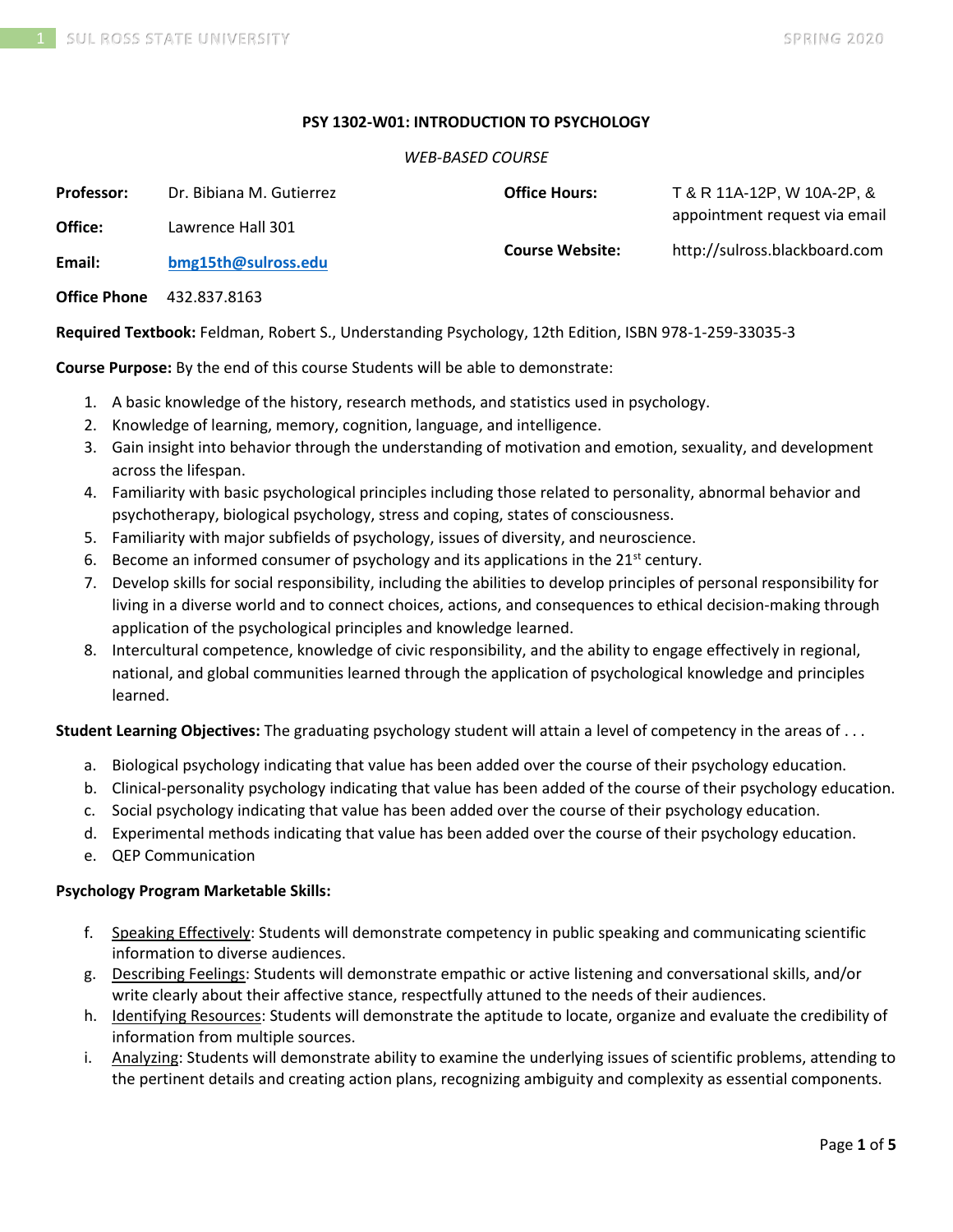**Distance Education Statement:** Students enrolled in distance education courses have equal access to the university's academic support services, such as Smarthinking, library resources, online databases, and instructional technology support. For more information about accessing these resources, visit the SRSU website. Students should correspond using Sul Ross email accounts and submit online assignments through Blackboard, which requires secure login information to verify students' identities and to protect students' information. The procedures for filing a student complaint are included in the student handbook. Students enrolled in distance education courses at Sul Ross are expected to adhere to all policies pertaining to academic honesty and appropriate student conduct, as described in the student handbook. Students in webbased courses must maintain appropriate equipment and software, according to the needs and requirements of the course, as outlined on the SRSU website.

# **Course Policies:**

# **1. Attendance and Class preparation:**

Class attendance is governed by the SRSU policy stated in the schedule of classes. Students will be dropped with an "F" when you have accumulated six (6) or more absences OR the equivalent in a web-based course. Class attendance in this course includes logging onto Black Board during the first week of class, taking exams on time,

# **2. Late Work and Make-Up Assignments:**

If you cannot participate in this web-based class due to an emergency, excused-absence, or universityauthorized absence, inform the professor as soon as possible *via email* of the situation. Late or make-up assignments and exams will only accepted in the case of an emergency or excused absence with appropriate documentation (doctor's note, etc.)

Student absent for a university-authorized activity (such as a game, tournament, or event) will be allowed to make up the missed exam and/or complete the assignment scheduled for that day. **However,** it is the Student's responsibility to make these **arrangements for make-up exams/assignments with the professor** *BEFORE* **the absence via email request.** This DOES NOT INCLUDE absences related to paid (SRSU or otherwise) employment.

#### **4. If You Get/Are Sick**:

Student health services [\(https://www.sulross.edu/page/343/student-health-services\)](https://www.sulross.edu/page/343/student-health-services) is staffed by a [registered](https://www.sulross.edu/faculty-and-staff/945/health-services-coordinator)  [nurse](https://www.sulross.edu/faculty-and-staff/945/health-services-coordinator) located in University Center Suite 211 from 8 am- 5 pm Monday through Friday. Minor treatments, [over](http://www.sulross.edu/page/1462/medications)[the-counter medication](http://www.sulross.edu/page/1462/medications) and basic first-aid supplies are available at no cost to Students. SRSU has a Student medical agreement with [Preventive Care Health Services \(PCHS\)](http://www.pchsmedclinic.org/locations) to provide limited outpatient care, see covered [services.](http://www.sulross.edu/page/1471/preventive-care-health-services) The clinic is [located opposite Alpine High School](http://www.sulross.edu/gallery-image/4341/health-service-locations) across State highway 118 North with parking off Anson Avenue from 8 am to 5 pm Monday through Friday and the 2nd Saturday of each month from 9 am to 3 pm. To schedule an appointment, call (432) 837-4555. Your current Student ID card will be requested at check-in.

#### **5. Students with Special Needs:**

Sul Ross State University (SRSU) is committed to equal access in compliance with Americans with Disabilities Act of 1973. It is SRSU policy to provide reasonable accommodations to students with documented disabilities and it is the Student's responsibility to initiate the request. **Please contact the Accessibility Services Coordinator, Ferguson Hall (Room 112) at 432.837.8203; mailing address is P.O. Box C-171 Sul Ross State University, Alpine, Texas 79832. Students should then contact the instructor as soon as possible to initiate the recommended accommodations.**

#### **6. Religious Observance:**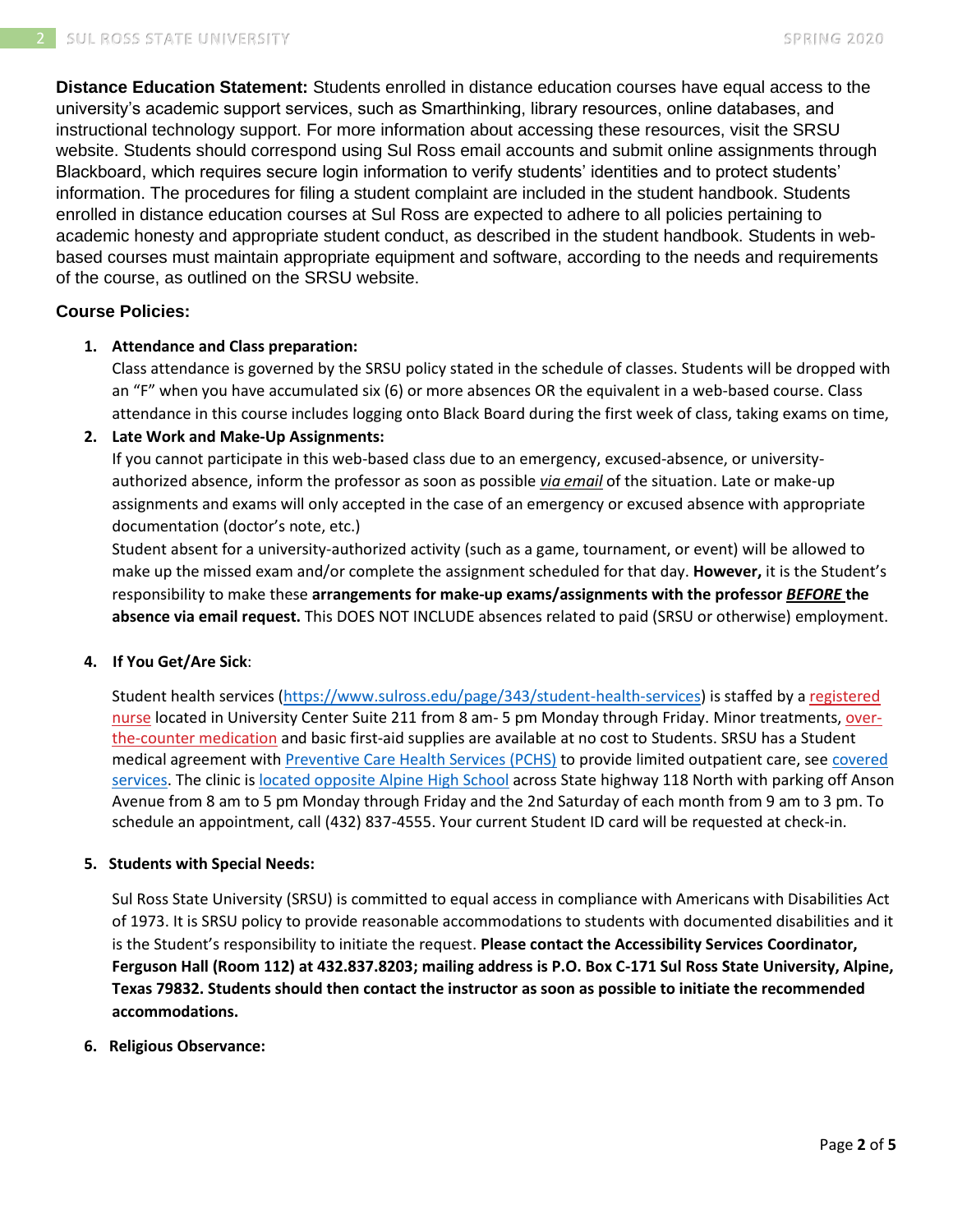Any student absent from classes for the observance of a religious holy day will be allowed to take make-up the exam/assignment scheduled for that day. Arrangements for missing class due to a religious observance must be made with the professor vial email *BEFORE* that absence.

# **7. Course Behaviors - Respect and Disruptions:**

Watch the **VIDEO on NETIQUETTE** on Black Board. You are encouraged and expected to openly engage in discussions, ask questions, share ideas, and express your thoughts in this web-based course in the same manner as in a face-to-face course. Please treat each other with dignity and respect and avoid disruptive behaviors. You are responsible for knowing what behaviors are acceptable versus unacceptable as referred to in the Student Conduct and Discipline section of the SRSU Student Handbook

[\(http://www.sulross.edu/sites/default/files//sites/default/files/users/docs/stulife/student\\_conduct\\_discipline.p](http://www.sulross.edu/sites/default/files/sites/default/files/users/docs/stulife/student_conduct_discipline.pdf) [df\)](http://www.sulross.edu/sites/default/files/sites/default/files/users/docs/stulife/student_conduct_discipline.pdf).

# **8. Academic Integrity:**

Any instance of academic misconduct such as turning in an identical written assignment for another course without approval, cheating and plagiarizing written assignments, collusion, or misrepresenting facts will be punished to the full extent of the university's disciplinary policy and/or through legal action if indicated. You are responsible for reading the statement on *Academic Honesty* in the SRSU Student Handbook [\(http://www.sulross.edu/sites/default/files//sites/default/files/users/docs/stulife/student\\_conduct\\_discipline.p](http://www.sulross.edu/sites/default/files/sites/default/files/users/docs/stulife/student_conduct_discipline.pdf)  $df$ ). The faculty considers academic dishonesty to be a serious matter and will act accordingly. Students caught engaging in any form of academic dishonesty will receive no credit for assignments/exams and more severe penalties may be pursued, including but not limited to failing the course.

#### **9. Communicating with the Professor:**

The best way to contact me is through email at [bmg15th@sulross.edu.](mailto:bmg15th@sulross.edu) I strive to respond as soon as possible. If you do not receive a reply within 24 to 48 hours, please resend your email or call my office at 432.837.8163 and leave a message if unavailable. During weekends, holidays, and breaks there may be a longer delay in a response until the next regular work day.

#### **COURSE REQUIREMENTS:**

- 1. **Regular and active Black Board Participation (BP = 50 points; 10 points/week).** Your individual activity on black board will be monitored via logs maintained by Black Board. It is your responsibility to check your email daily and for any announcements related to this course. (This is a subjective judgment on my part regarding the quality of your participation, taking exams when scheduled, and posting as required by due dates).
- 2. **Complete ORIENTATION TO BLACK BOARD (OBB = 25 points)** which includes the **SYLLABUS QUIZ.**
- **3. Fourteen (14) Exams (each EXM = 100 points; 1400 total points).** *There are ABSOLUTELY NO MAKE-UPS on the Final Exam. It is NOT cumulative.* All EXAMS are open book and notes.
- *4.* **Discussion Posts (DP = 20/post; 300 pts total)** (paragraph in the range of 3 to 4 sentences or more if you wish) of your thoughts, feelings, ideas, and/or reactions to your chapter readings as related to your experience and/or other things you have learned. *These summaries will be posted publicly for all students in the course to view* for the purpose of creating a sense of universality of experience and enhancing shared learning. It can also be a spring-board to encourage conversations (threads) among students if you wish. *Please be mindful that once posted, your posts cannot be changed or deleted, and are monitored by the professor.*
- *5.* **Summary Paper (SP = 50 points).** A summary of your experience in this course, what you learned, how you may have changed, future aspirations, etc. *Does not need to be in any specific writing format.*  $\oslash$  Your work will be **graded on organization, grammar, spelling, and quality of effort.** Paper must be 2-3 pages double-spaced.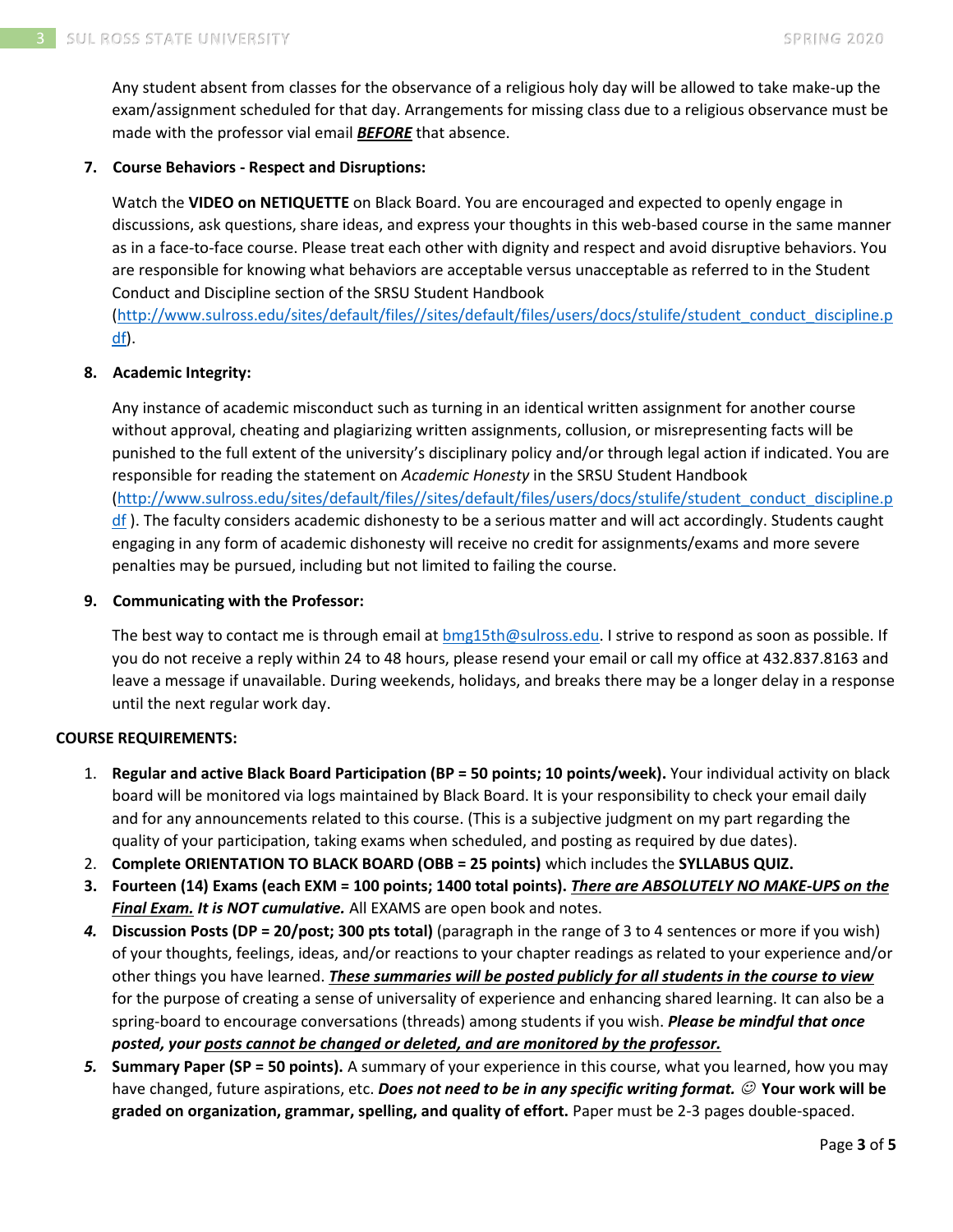#### **GRADE SCALE:**

#### **90–100 = A; 80 –89 = B; 70–79 = C; 60-69 = D; 0-59 = F**

**PLEASE READ:** During the course of this class, Students may have strong emotional/psychological reactions to the course material and/or discussions. If at Student feels they are having difficulty with the learning environment, please discuss this with the professor immediately before continuing the course. Counseling and Accessibility Services [\(http://www.sulross.edu/section/2408/counseling-accessibility-services\)](http://www.sulross.edu/section/2408/counseling-accessibility-services) can provide brief, short-term individual and group counseling or refer you to off-campus providers. You have already paid for these services through your Student Service Fee, whether you use them or not.

*If you have any issue or concern, I would appreciate you speaking with me first. If you feel we cannot come to a reasonable resolution, know that you can speak with the BASS Department Chair, Dr. Mark Saka (432.837.8157) regarding your concerns.*

*I endeavor to maintain a safe as possible learning environment for all and expect the highest standard of conduct from each one of us and the collective. I welcome constructive feedback in the service of this goal.*

*This syllabus is accurate to the best of my ability, but I reserve the right to modify it at any time and will inform you as soon as possible when I do. If I do make any changes, I aspire to do so for the reasons of Student fairness and/or circumstances beyond my control.*

#### **COURSE SCHEDULE**

**WEEK 1** (1/13-1/19)

**READ** Syllabus, Preface xxv – xxxviii, Chapter1 (by Friday 1/17)

**SYLLABUS QUIZ** and **START HERE** orientation to BLACK BOARD (by Sunday 1/19 *midnight*)

**POST1** *Introduce yourself* **and Chapter 1**(by Sunday 1/19 *midnight*)

#### **Week 2 (1/20-1/26)**

**READ** Chapter 2 Psychological Research (by Friday 1/24)

**POST2** Over Chapter 2 by Sunday 1/26 *midnight*)

**EXAM1 over Chapters 1** Available on Black Board (90 mins to complete) **Open from 8am (Monday 1/20)** *CLOSES midnight (Friday 1/24)*

#### **Week 3 (1/27-2/2)**

**READ** Chapter 3 Neuroscience and Behavior (by Friday 1/31)

**POST3 over Chapter 3** (by Sunday 2/2 *midnight*)

**EXAM2 over Chapter 2** on Black Board (90 mins to complete) **Open from 8am (Monday 1/27)** *CLOSES midnight (Friday 1/31)*

#### **Week 4 (2/3-2/9)**

**READ** Chapter 4 Sensation and Behavior (by Friday 2/7)